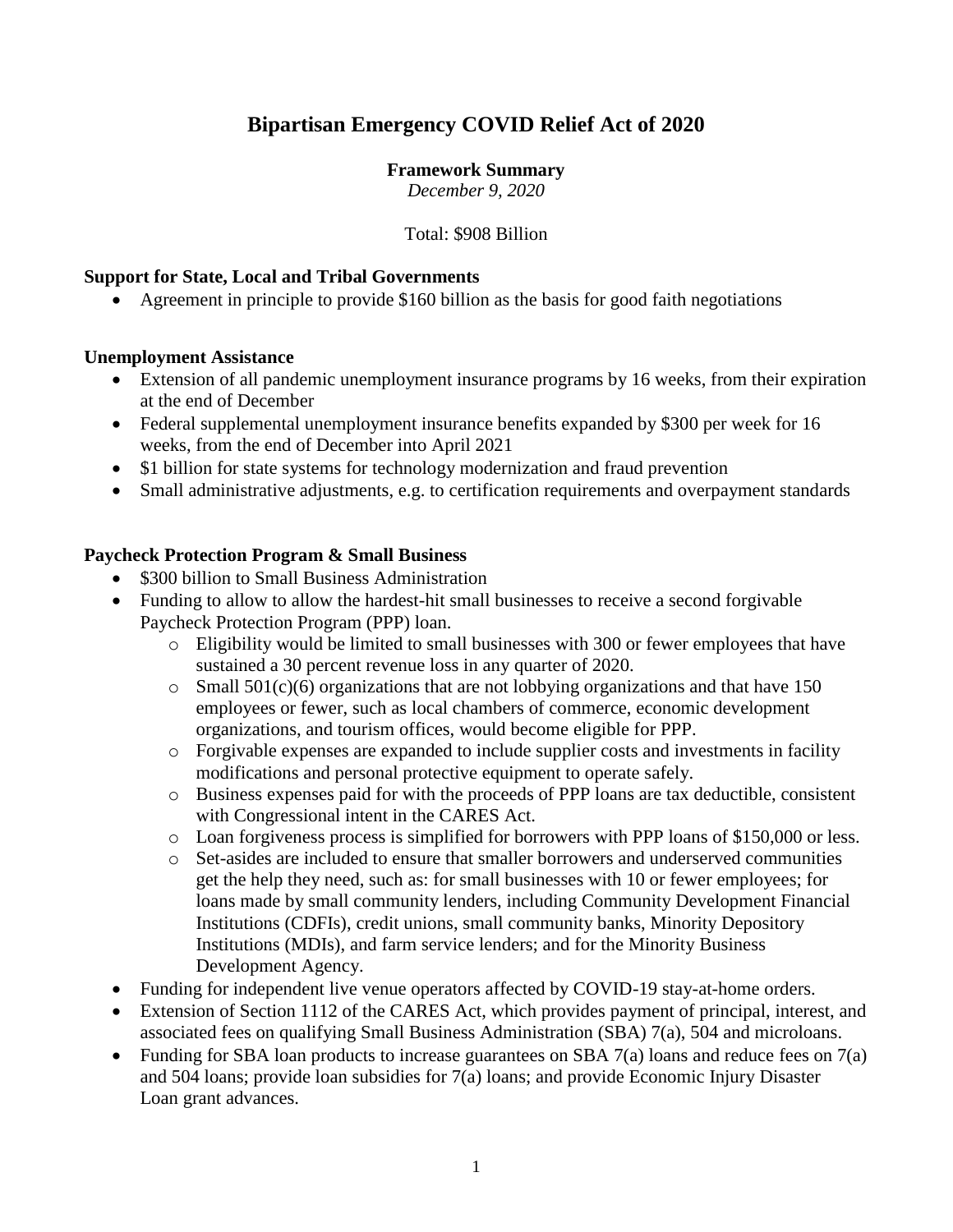# **CDFI / MDI Community Lenders**

- \$12 billion in targeted emergency investments to help low-income and minority communities withstand the economic impact of the COVID-19 pandemic and respond to this unprecedented economic downturn
	- o \$2 billion in emergency COVID-19 funding to the CDFI fund, for emergency COVID relief and relief to minority communities, and minority owned lenders disproportionately impacted by the by the COVID-19 pandemic and resulting economic stress
	- o \$10 billion in emergency capital injections to eligible CDFIs and MDIs to support immediate economic relief in low-income and minority communities struggling to respond to the COVID-19 pandemic

# **Transportation Funding**

- Extension of the Payroll Support Program (PSP) through March 31, 2021. As in the CARES Act, funds will go directly to frontline aviation workers' wages, salaries, and benefits. Workers and taxpayers are protected though measures including prohibitions on stock buybacks and dividends, and limitations on executive compensation.
- Funding for Airports, including set asides for airport concessionaires, Essential Air Service (EAS), and Small Community Air Service Development Program (SCASDP) through March 31, 2021
- Funding to support the motorcoach and bus industry as well as others, including passenger ferries and school buses, similar to the *Coronavirus Economic Relief for Transportation Services (CERTS) Act of 2020*
- Funding to support public transit systems across the country that will be used to prevent furloughs, meet operating needs, and keep systems running
- Funding to allow Amtrak to continue to provide existing service and prevent additional furloughs through March 31, 2021.

## **Supporting Health Care Providers**

- \$35 billion to the Provider Relief Fund (PRF)
	- o \$7 billion for rural providers and \$1 billion for tribes, tribal organizations, urban Indian health organizations, and health service providers to tribes
- Fix to PRF reporting guidelines, include clarification that PRF can be used for staffing, including child care staff
- Allows health systems to move targeted Provider Relief Fund distributions within their system
- Includes a directive to HHS to consider appropriate distribution of funds, including for health providers who were under-represented in previous allocations, or are at risk of imminent closure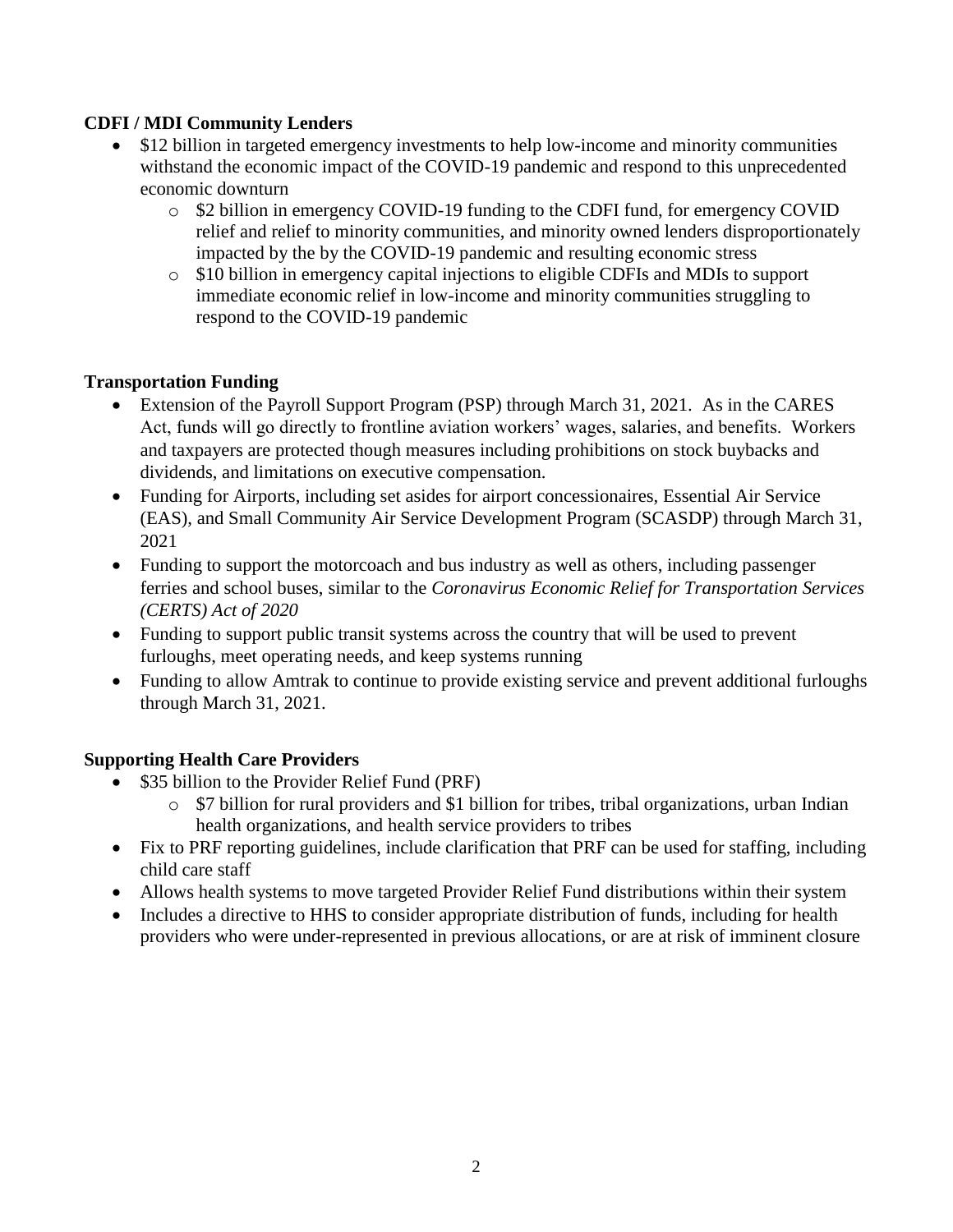## **Vaccine Development & Distribution**

- \$3.42B for direct grants for states, local, territories, and tribes
	- o Allows states to use funds for tracking systems and data modernization
	- o Directing the Secretary to take into account geographical areas with high percentage of cross jurisdictional workers
- \$2.58B for CDC vaccine distribution and infrastructure
	- o \$129 million for tribes, tribal organizations, urban Indian health organizations, or health service providers to tribes
	- o Contingency/Discretionary fund to be utilized by Secretary to send additional aid to states to assist with vaccine distribution
	- Allows states to use USPS registry to help track vaccine distribution

# **Testing and Tracing**

- \$7 billion in direct grants for states, territories, and tribes.
	- o \$3.5 billion to states, territories, and tribes
	- o \$2.32 billion to hot spots
	- o \$825 million to be used at the Secretary's discretion to states
		- **Includes authorization for grants to Federally Qualified Health Centers, school**based health clinics, schools, academic medical centers, colleges and universities, research labs, veterinary labs, nonprofits, Indian tribes, local governments, and other entities
	- o \$350 million to tribes, tribal organizations, urban Indian health organizations, or health service providers to tribes
- \$2 billion for nursing homes, long term care, HCBS, and assisted living facilities.
	- o Includes \$200 million for nursing home strike teams
- \$300 million for Health Workforce programs, including the National Health Service Corps and Nurse Corps, to support loan repayment to recruit clinicians for underserved areas
- \$700 million to the Secretary for additional research, procurement and medical supply needs, including:
	- o To make purchases of personal protective equipment and other medical supplies as needed to address the COVID-19 pandemic
	- o Fund research at the National Institutes of Health, including studying Post-Acute-Covid-19 syndrome and other long-term health outcomes in COVID-19 survivors
	- o Develop, purchase, distribute and otherwise ensure the timely delivery of a safe and effective COVID-19 vaccine to the American public
- Authorizes states, tribes and territories to enter into interstate compacts or agreements, for the purposes of procuring COVID-19 tests and supplies for such tests
- Extends telehealth flexibility through December 31, 2021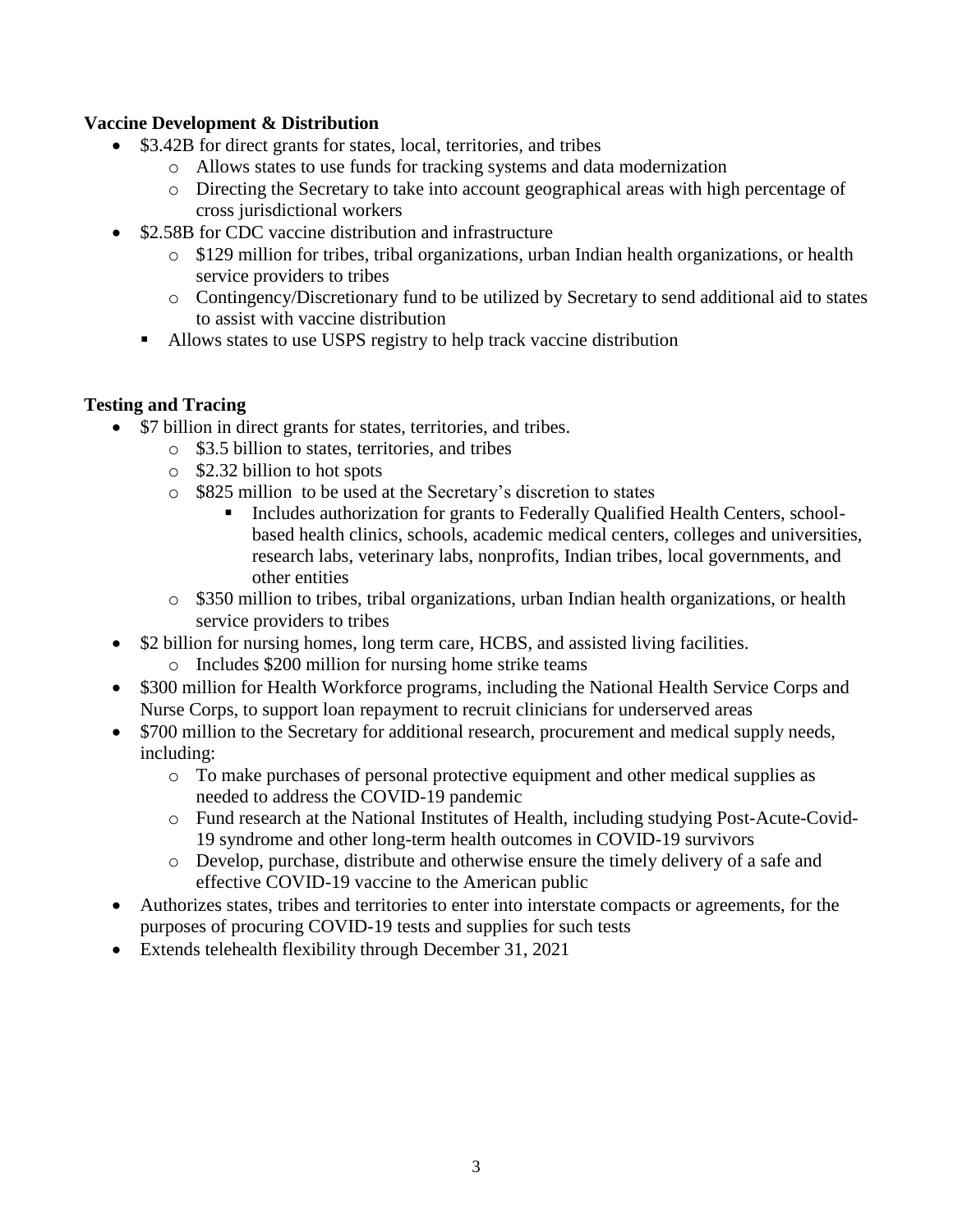# **Education Funding**

- Provides \$82 billion for education providers, funded similar to the CARES Act with provisions including funding for:
	- o CARES Act Governors Emergency Education Relief Fund, including funds for private schools
	- o Elementary and Secondary School (K-12) Emergency Relief Fund
	- o Higher Education Emergency Relief Fund
		- Including set aside for minority serving institutions and development institutions and for institutions with greatest unmet needs
	- o Relief for territories and Bureau of Indian Education

#### **Student Loans**

 Extension of student loan forbearance provisions created in CARES and extended by Executive Order, from the current expiration date of January 31, 2020 through April 30, 2021

#### **Rental Assistance**

- Provide \$25 billion in rental assistance to states and local governments and Native American tribes through the Coronavirus Relief Fund
- 90 percent of funds must be used for payment of rent, rental arrears, utilities, utility arrears, and related housing stability services with 10 percent of funds available for housing stability services
	- o Specific guardrails to ensure support for the most in-need households, with a preference for households with 50 percent of area median income and below
	- o Support can cover up to 18 months of arrears and forward assistance
- Provide an eviction moratorium until end of January 2021

## **Nutrition**

- Temporary increase in individual monthly Supplemental Nutrition Assistance Program (SNAP) by 15 percent for four months
- Expands the Pandemic-EBT program to cover families with children in child care
- Provides funding for The Emergency Food Assistance Program (TEFAP), including funds for storage and administration, to support food banks and food pantries
- Provides support for the Special Supplemental Nutrition Program for Women, Infants, and Children (WIC) to temporarily increase the value of WIC benefits to allow participants to purchase additional fruit and vegetables
- Provides funding for senior nutrition services, including Meals on Wheels, and extends waivers providing flexibility in Older Americans Act nutrition services
- Extends free meals reimbursement through the Child and Adult Care Food Program to young adults up to age 25 residing in emergency shelters
- Includes food assistance to U.S. territories not served by SNAP (Puerto Rico, American Samoa, Commonwealth of the Northern Marianas Islands)
- Includes additional funds for Food Distribution Program on Indian Reservations
- Includes additional funds for the Commodity Supplemental Food Program to provide food boxes to more senior citizens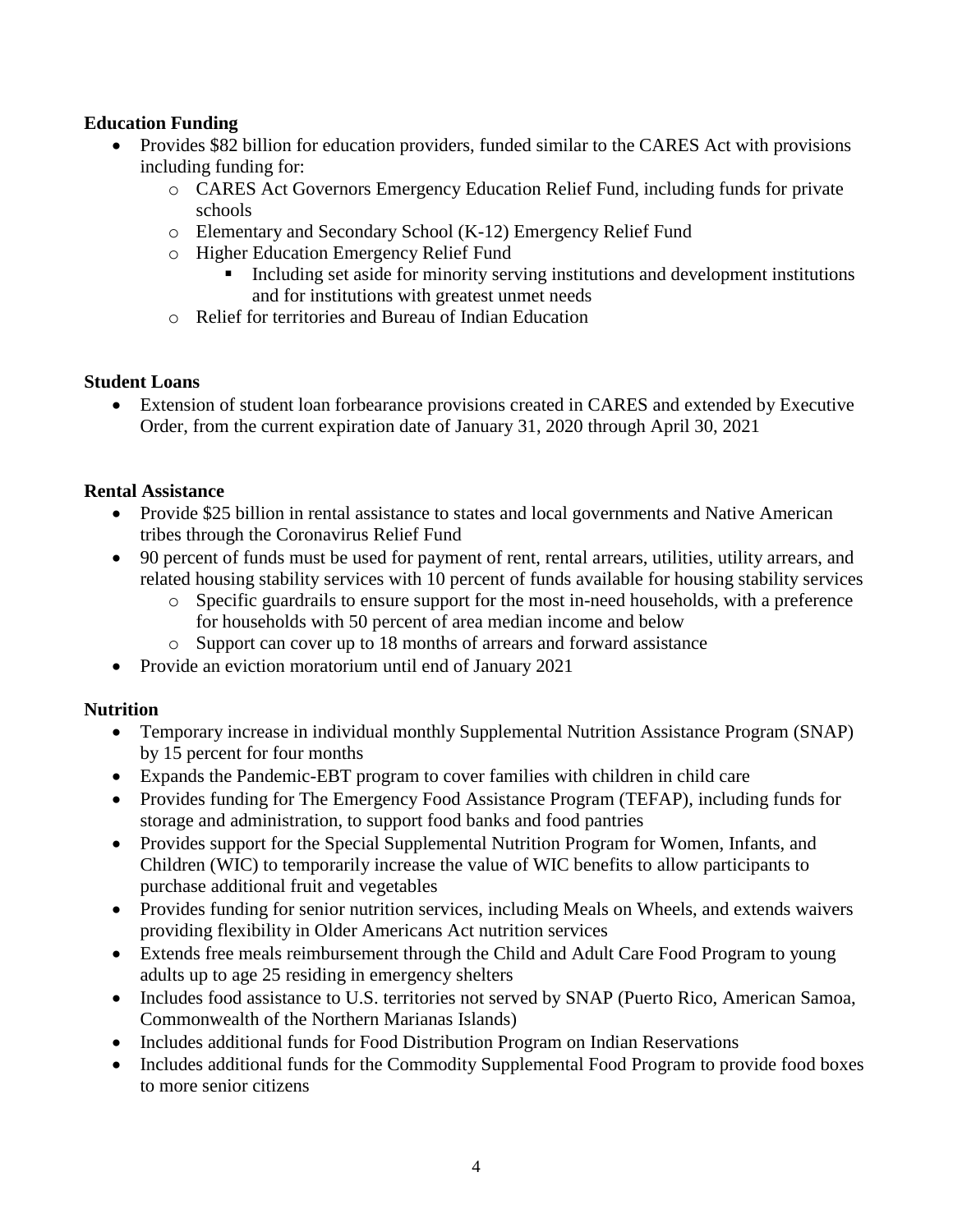## **Agricultural Assistance and Fisheries**

- \$13 billion to provide funding to address COVID-related impacts on farmers, ranchers, growers, etc., and rural communities
	- o Includes \$600 million for fishery disaster relief, including funding for tribal and Great Lakes fisheries
- USDA Rural Development funding for water and wastewater programs

## **USPS**

- Modify the CARES Act to specify that Treasury shall provide the \$10 billion at USPS's request without requiring repayment nor applying the terms or conditions agreed to in principle by USPS and Treasury in July 2020
- Require the Board of Governors to present to Congress within 180 days of enactment a plan to ensure the USPS's long-term solvency
- Require USPS to include information on the use of these funds as part of its quarterly and annual reports to the Postal Regulatory Commission

#### **Child Care Providers**

• \$10 billion to support child care providers struggling due to the COVID 19 pandemic

#### **Broadband**

- \$6.25 billion for State Broadband Deployment and Broadband Connectivity grants to bridge the digital divide and ensure affordable access to broadband during the COVID 19 pandemic.
- \$3 billion for an Emergency Educational Connectivity Fund to provide E-Rate support to educational and distance learning providers to provide hotspots, devices, and other connected devices, and advance digital equity/inclusion. Funds prioritized to rural areas with the highest need.
- \$200 million to Institute of Museum and Library Services (IMLS) to purchase and distribute Internet-connected devices to libraries in low-income and rural areas
- \$475 million to FCC COVID-19 Telehealth Program to support efforts of healthcare providers to address coronavirus, including a 20% set aside for small, rural health providers
- \$100 million to Department of Veterans Affairs for Telehealth and Connected Care Program to purchase, maintain, and refresh devices and services to veterans for provision of access to telehealth services